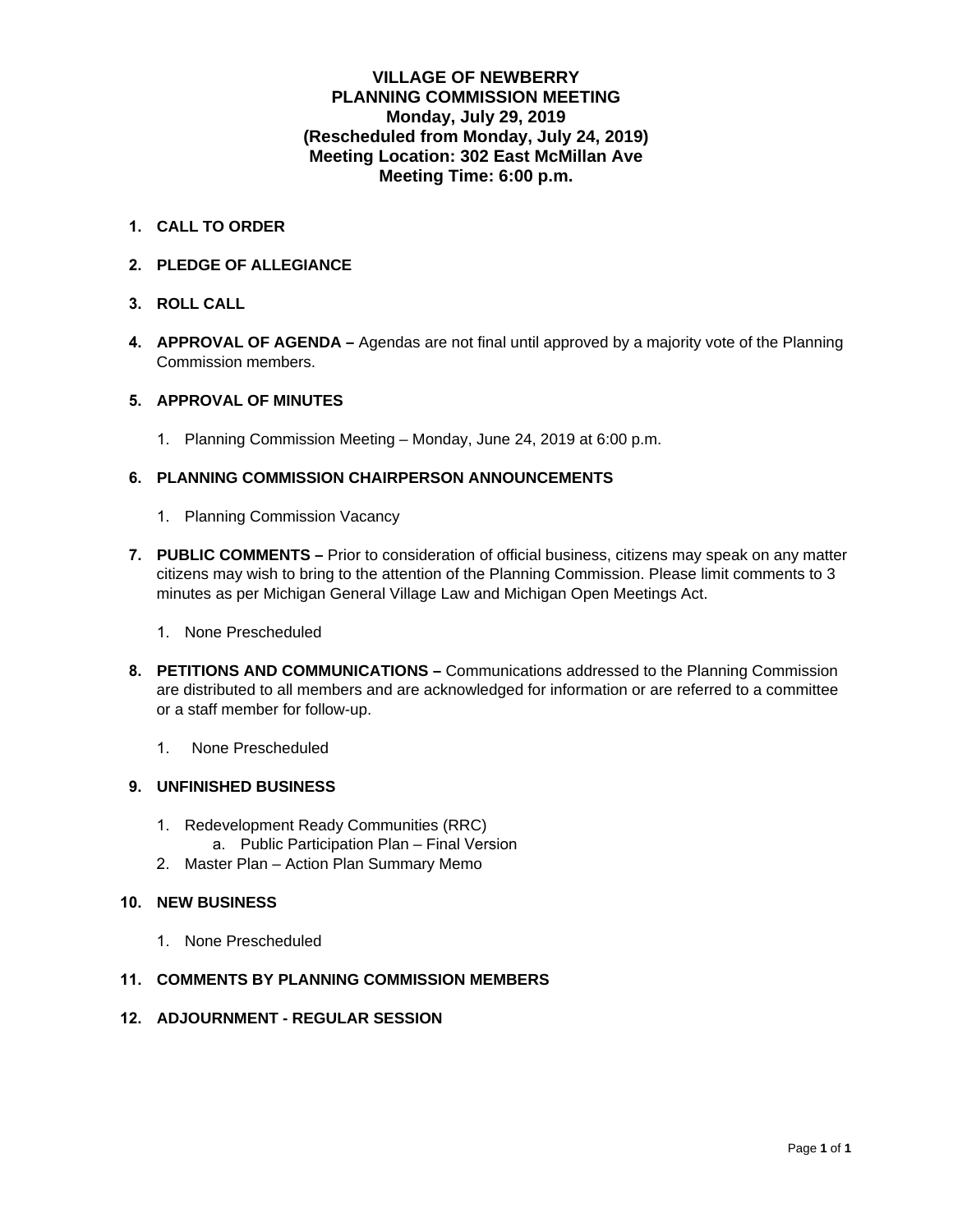### **Village of Newberry Planning Commission Meeting Monday, June 24, 2019 Meeting Location: 302 East McMillan Ave. Meeting Time: 6:00 p.m.**

### **1. Call to order:**

Meeting was called to order by Chairman Vincent at 6:12pm

### **2. Pledge of Allegiance:**

Chairman Vincent asked all to rise and pledge allegiance to the flag.

### **3. Rollcall:**

Roll call was taken and Vincent, Vanatta, and Stiffler were present. Hardenbrook was absent. Also present: Jennifer James-Mesloh and Rebecca Bolen.

### **4. Approval of Agenda:**

Motion by Vanatta with support from Stiffler to approve the agenda. A vote by voice was taken with all voting in the affirmative.

### **5. Approval of Minutes:**

Planning Commission Meeting  $-May 28$ , 2019 at 6pm. Motion by Stiffler, second by Vanatta to approve minutes with one correction. A vote by voice was taken with all voting in the affirmative.

### **6. Planning Commission Chairperson Announcements:**

Planning Commission vacancy – still advertising for open seat. Chairperson has been talking with one individual about submitting a letter of interest.

### **7. Communications from the Public:**

None

### **8. Petitions and Communications:**

None

### **9. Unfinished Business:**

Rebecca Bolen by EUP Planning Commission presented a draft Public Participation Plan for the Village of Newberry. The PC reviewed the draft and made minor text revisions. A motion was made by Stiffler, second by Vanatta to recommend the plan to the Village Council for their review. A vote by voice was taken with all voting in the affirmative.

The PC wants to review a draft version of the annual Master Plan Review Summary before submitting it to the Village Council, with the goal of having a summary ready for the Village Council to review for their August meeting.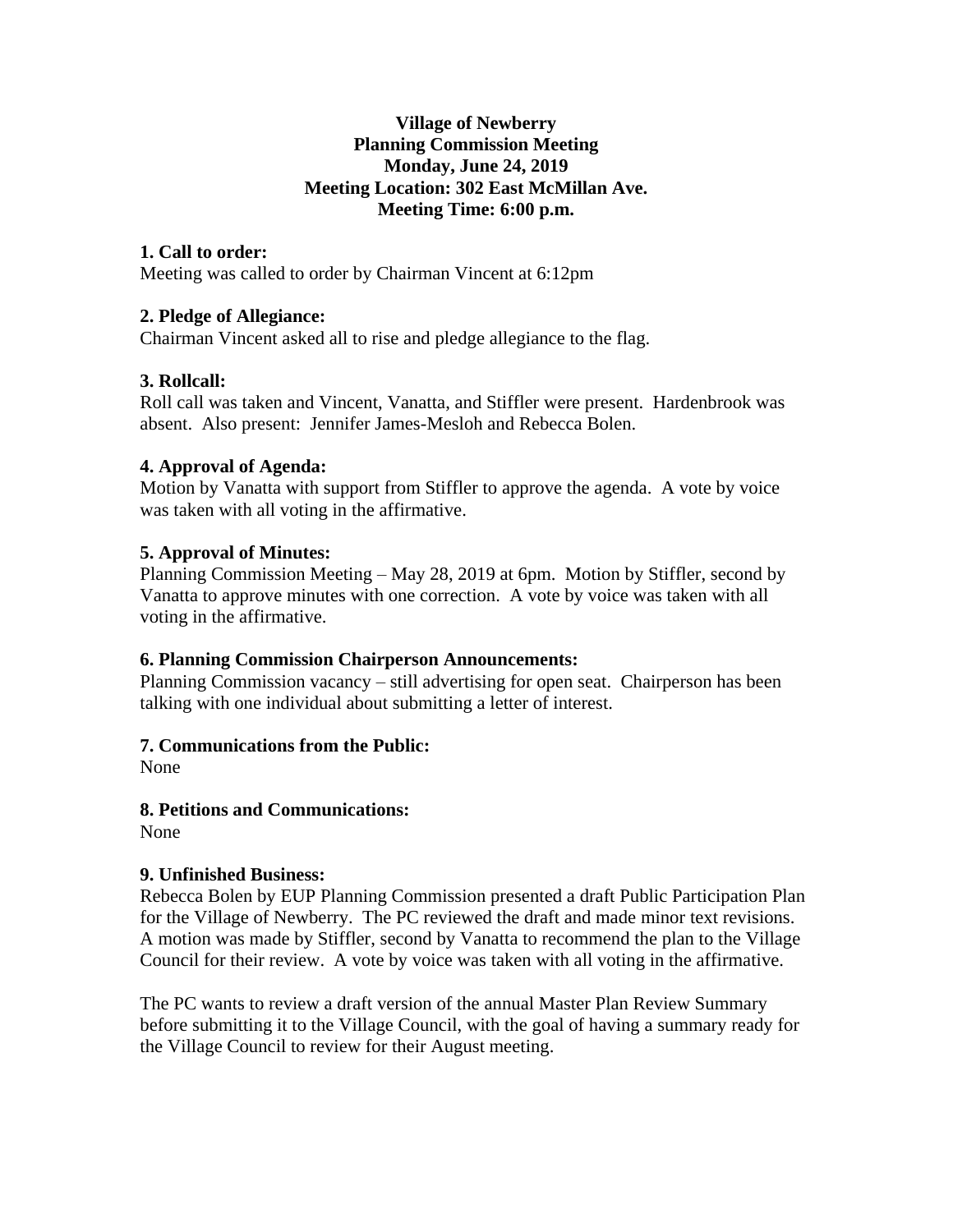**10. New Business:**

None

### **11. Comments by Planning Commission Members:**

None

### **12. Adjournment - Regular Session**

With no further business before the Planning Commission, a motion was made by Stiffler to adjourn the meeting at 6:42pm. Motion carried.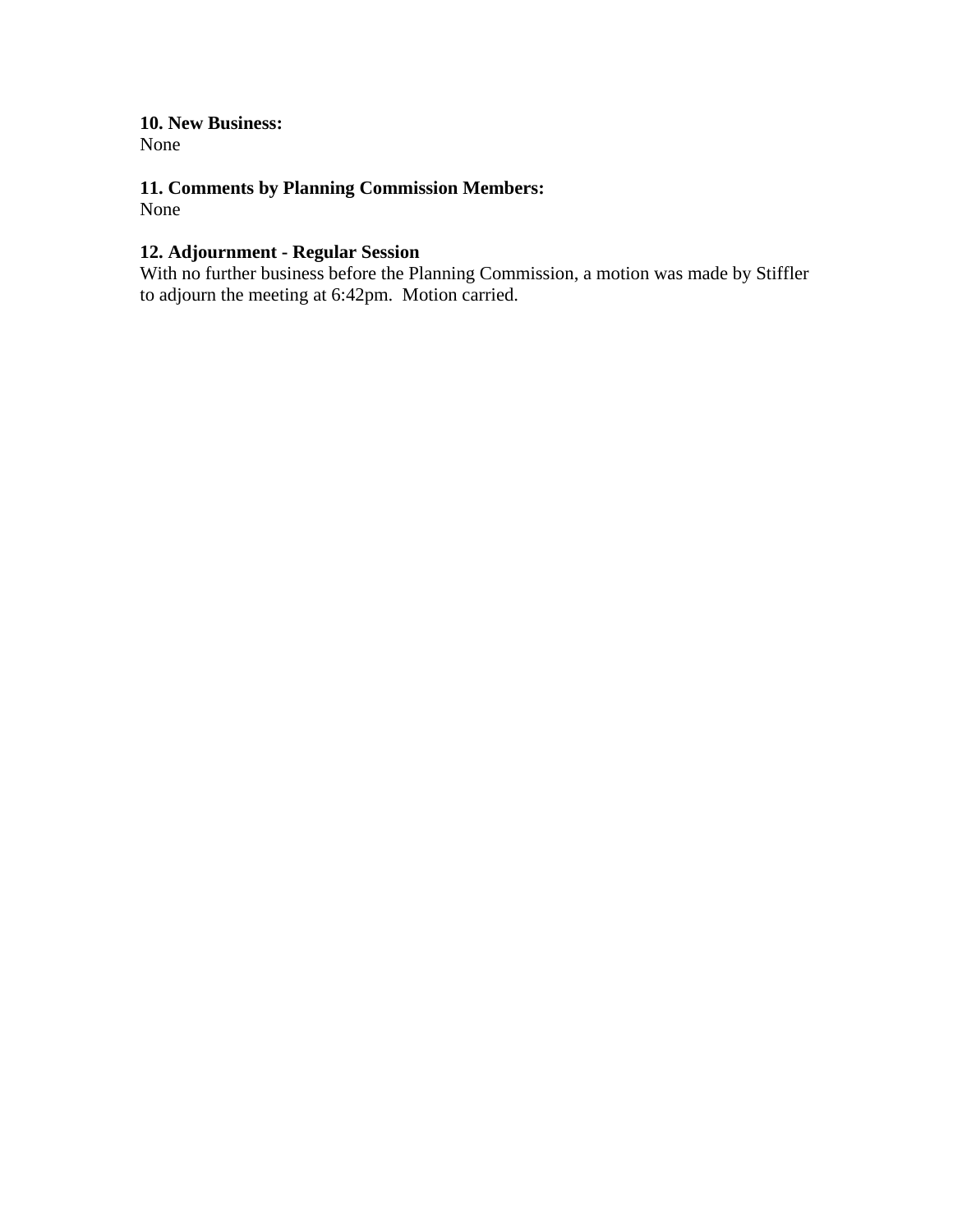### **Village of Newberry Public Participation Plan**



Approved by the Village of Newberry Council: July 16, 2019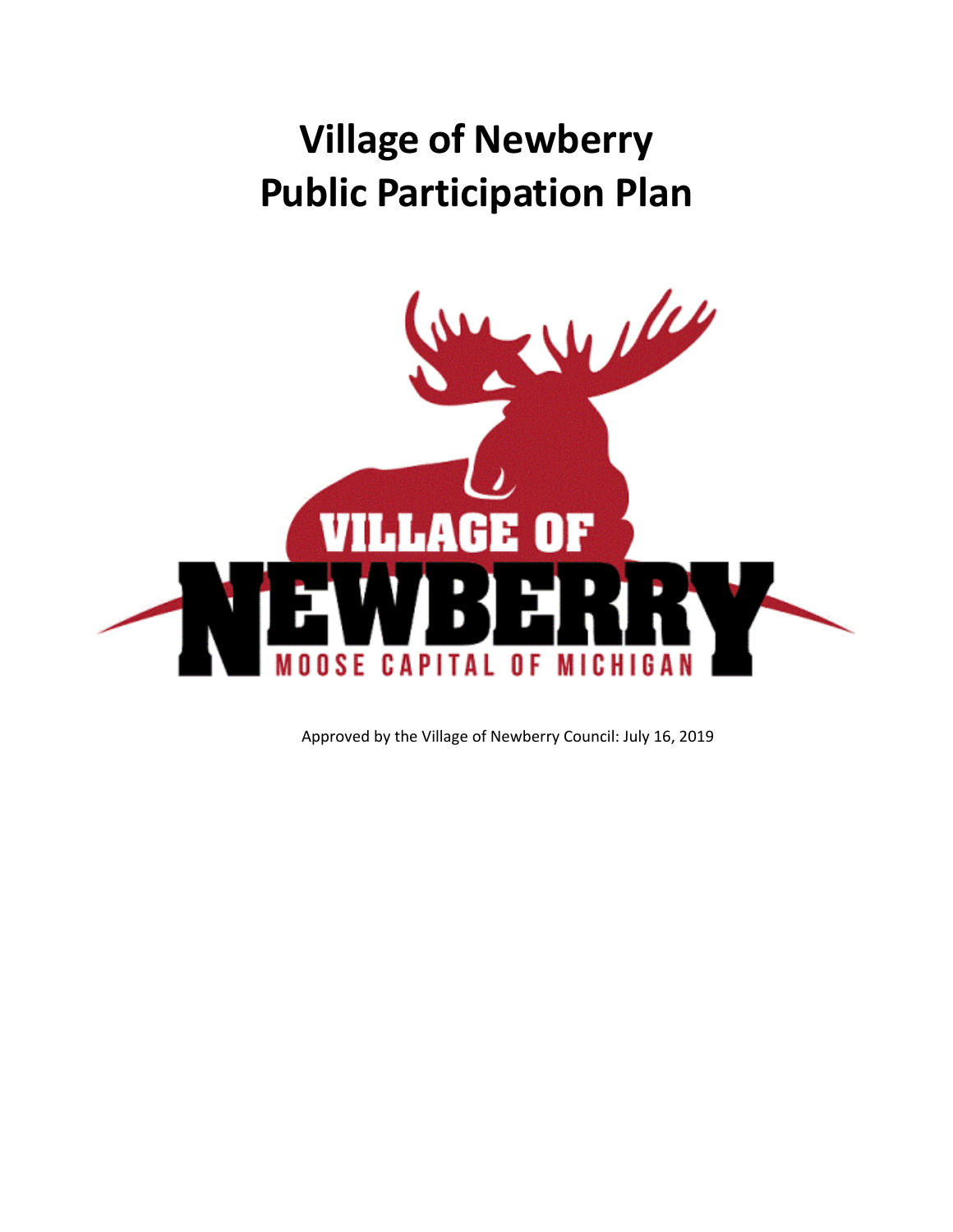### Table of Contents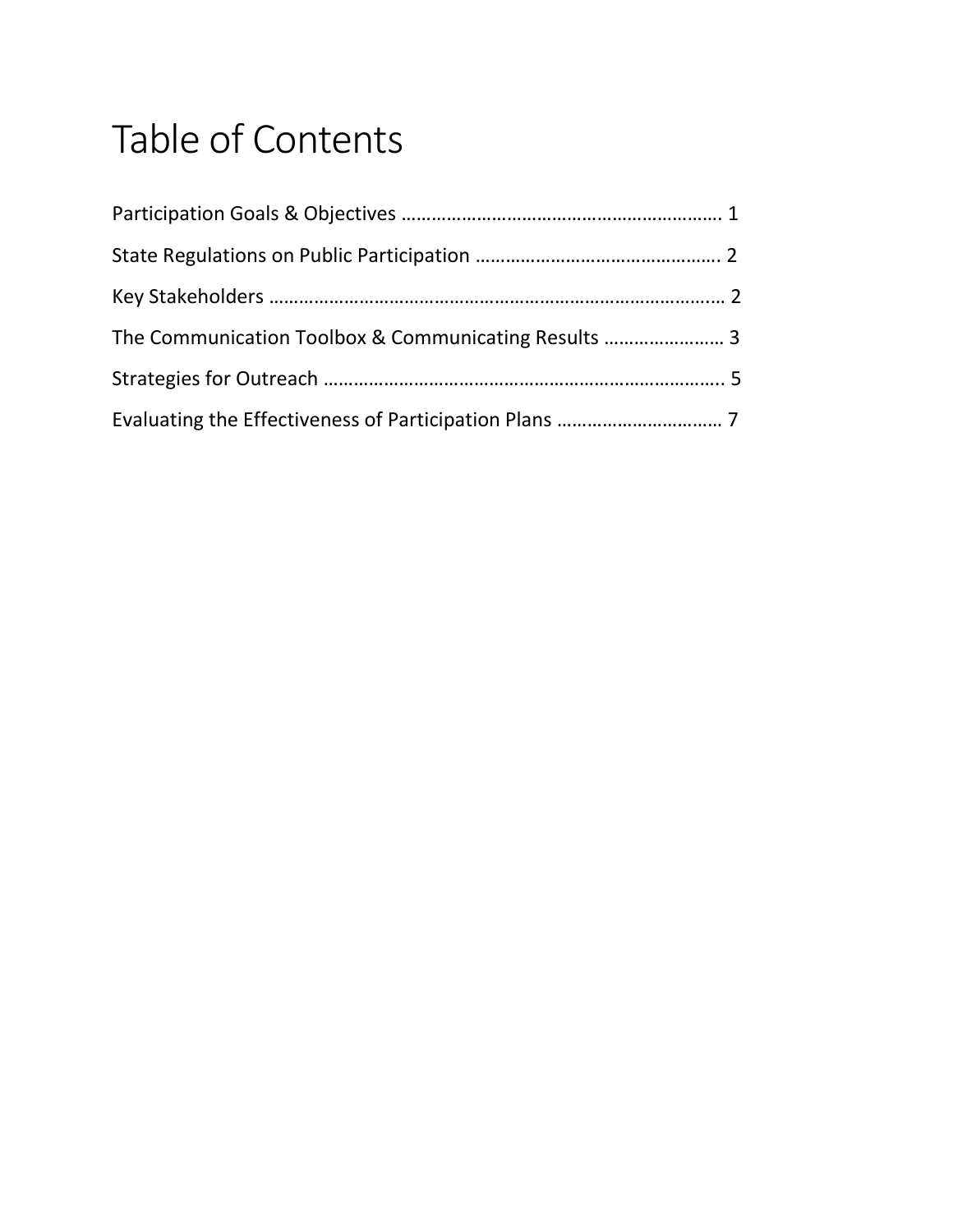### Participation Goals & Objectives

The Village of Newberry is dedicated to fostering democratic participation, reflecting the goals and desires of the community, and responsibly leading the Village's future growth. This Plan will create consistency in public outreach as additional plans are developed, ordinances updated and changed, and as the Village goes about the general business of governing. Engaging the public at the start of a plan or ordinance update or development project increases transparency, fosters relationships and community buy-in, and ensures development that meets the community's needs and desires.

This document serves as a tool for daily use by the Village staff and elected representatives. Citizens will know both what to expect from the Village in terms of engagement and also that their voice can help shape the community.

This plan will support and put into practice the following values:

Inclusiveness: The Village will solicit public input from all residents and use methods that meet Village residents where they are.

Transparency: When used in the terms of open government, transparency is the practice of the government publishing government data, rather than waiting for an individual's public records request.

Civility: Respectful discourse will be ensured by all participants embracing the following points:

- Treat everyone courteously
- Listen to others respectfully
- Exercise self-control
- Give open-minded consideration to all viewpoints
- Focus on the issues and avoid personalizing debate
- Embrace respectful disagreement and dissent as democratic rights, inherent components of an inclusive public process, and tools for forging sound decisions

"Civility is not a tactic or a sentiment. It is the determined choice of trust over cynicism, of community over chaos."

-President George W. Bush

Orderliness: The business of the Village will be conducted in an orderly fashion. Meetings will stay on topic, address agenda items, and should adhere to General Village Law and the Open Meetings Act.

Timeliness: Residents and interested parties will have access to documents and responses to their questions in a timely fashion. Questions asked at a meeting will receive a response no later than the following meeting of that body, which will be recorded into the public record.

A written policy will help the Village communicate the daily functioning of the local government, and provide guidance on outreach for less common events, such as a master plan, zoning ordinance, or legal ordinance update. Each of these purposes and circumstances will require tailored methods for effective outreach. The Village is eager to meet the standards laid out below, and exceed them. To this point, this guide is intended to serve as an internal resource for ideas on how to best engage productive collaboration with stakeholders and the public in the future.

1 The Village of Newberry Public Participation Plan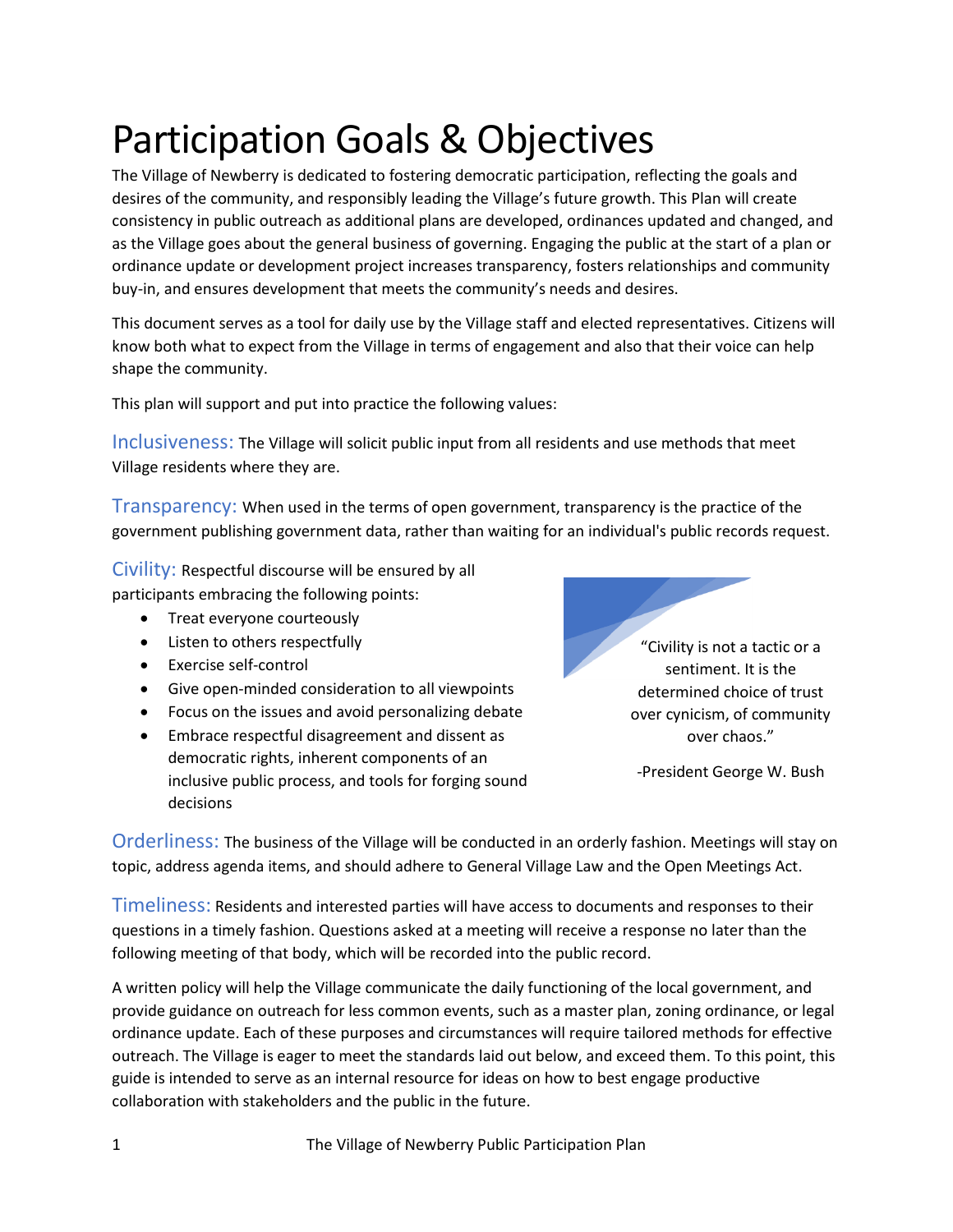### State Regulations on Public Participation

State of Michigan legislation provides a foundation for public participation in local government. The Village, through the work of the Village Council and individual boards and commissions, follows and hopes to exceed the requirements delineated in the local and state regulations listed below. These regulations include provisions for the public review process, public participation, and public hearings.

- General Village Law
- Village Code of Ordinances
- The Michigan Open Meetings Act (PA 267 of 1976)
- Brownfield Redevelopment Financing Act (PA 381 of 1996)
- The Michigan Zoning Enabling Act (PA 110 of 2006)
- The Michigan Planning Enabling Act (PA 33 of 2008)
- The Freedom of Information (Act 5 U.S.C. § 552)
- Other relevant local, State and Federal legislation

### Key Stakeholders

Our community is made up of individuals from a variety of walks of life. To ensure that all voices are heard and that all citizens can understand policies and practices, and receive services, the communication strategies in this plan will consider how to best reach persons with diverse schedules, abilities, and interests.

The Village has partnered on many initiatives with community groups and neighboring governments. Sustained communication and partnerships are essential to the future growth and prosperity of our community. These organizations include, but are not limited to:

- Boy Scouts and Girl Scouts
- Chippewa/Mackinac/Luce Conservation District
- Chippewa Luce Mackinac Community Action Agency
- Eastern Upper Peninsula Regional Planning & Development
- Helen Newberry Joy Hospital
- LMAS District Health Department
- Local Church Groups
- Local Service Groups
- Luce County Board of Commissioners
- Luce County Economic Development Corporation
- Luce County Parks & Recreation
- McMillan Township
- Media Outlets
- Michigan Department of Corrections
- Michigan Department of Natural Resources
- Michigan Department of Environmental Quality
- Michigan Department of Transportation
- Michigan Economic Development Corporation
- Michigan State University Extension Service
- Newberry Area Chamber of Commerce
- Newberry Area Tourism Association
- North Country Trail Association
- Sault Tribe of Chippewa Indians
- Senior Citizen Center
- Tahquamenon Area Schools
- Tahquamenon Area Schools- youth sports and organizations
- U.S. Forest Service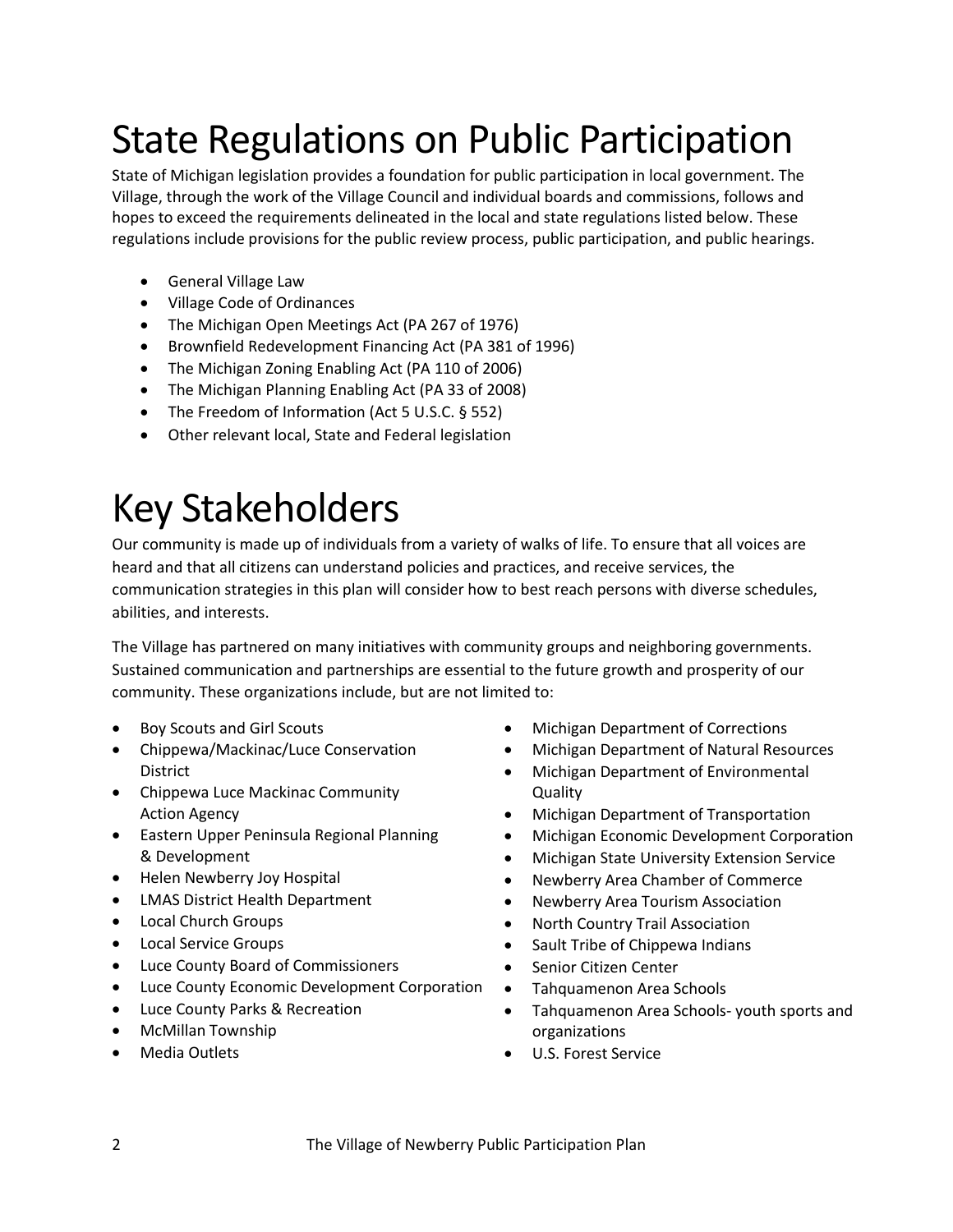## The Communication Toolbox & Communicating Results

The following methods may be used to solicit public participation when taking action on land use or policy, or development applications. The Village of Newberry will always attempt to use more than one tool or method, depending on the specific project and target audience. This list is flexible and can change based on each project's needs and circumstance.

These tools help achieve the goals of informing and engaging the residents, organizations, and businesses of Newberry, the results of each of these tools can be measured and reported back to the public in a variety of ways. Each of the tools delineated below has corresponding methods for reporting that the tool was used and presenting the feedback received back to the public. This reporting should be completed as individual plans and projects progress.

| <b>Tools</b>                                                                                                                                                                                                                                                                                                                                                                                        | How the Results Will Be<br>Communicated                                                                                                              |
|-----------------------------------------------------------------------------------------------------------------------------------------------------------------------------------------------------------------------------------------------------------------------------------------------------------------------------------------------------------------------------------------------------|------------------------------------------------------------------------------------------------------------------------------------------------------|
| Website<br>Village Council meeting announcements, packets, agendas,<br>and minutes are now posted on the website,<br>http://www.villageofnewberry.com/. The website also has<br>contact information, the Code of Ordinances, permits and<br>forms, public notices, and planning documents.                                                                                                          | Relevant planning and development<br>information will be posted on the<br>website, as well as records of<br>relevant meetings will be<br>documented. |
| <b>Traditional Media</b><br>At various times, the Village will issue press releases and<br>information for articles to various media outlets, including<br>regional print newspapers, online news sources, and/or local<br>cable news, specifically, the Newberry News, and 9 & 10<br>Cable News. Announcements related to Village business are<br>also made on AM, FM, and digital radio stations. | Copies of press releases and public<br>notices sent out by the Village to<br>traditional media sources will be<br>documented.                        |
| <b>Village Office</b><br>Announcements can be made during meetings, and public<br>notices posted on Village Office property as a means of<br>informing committee members and the public.                                                                                                                                                                                                            | These announcements will be<br>documented through the same<br>medium(s) as the meetings.                                                             |
| <b>Utility Bill Announcements</b><br>The Village places announcements in the message center on<br>the utility bills that are sent out each month.                                                                                                                                                                                                                                                   | Record of the bills are kept, and<br>staff will record responses.                                                                                    |
| <b>Partner Networks</b><br>Public bulletin boards and communications shared with<br>organizational newsletters and bulletins can be another<br>effective way to inform the public of events and meetings.                                                                                                                                                                                           | Copies of communications sent to<br>partner networks will be<br>documented.                                                                          |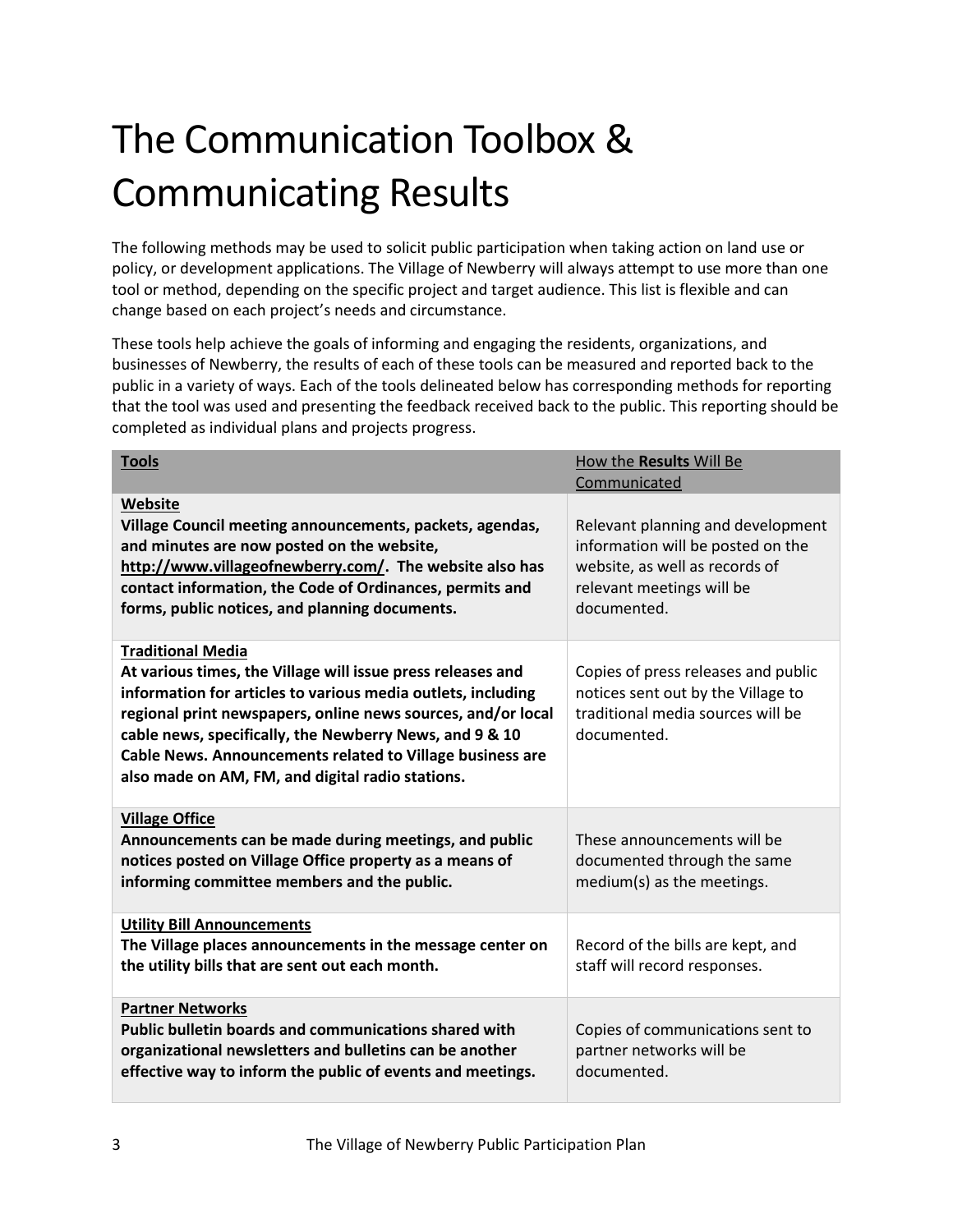| <b>Social Media</b><br>The Village currently uses Facebook to announce meetings<br>(and cancellations), street closures, storm news, etc.<br>Information on the Village page is shareable to unofficial<br>pages as well.                                                                    | Social media sites retain posts and<br>responses, so they will remain<br>accessible to the public.                                             |
|----------------------------------------------------------------------------------------------------------------------------------------------------------------------------------------------------------------------------------------------------------------------------------------------|------------------------------------------------------------------------------------------------------------------------------------------------|
| <b>Public Hearings</b><br>Public attendance at meetings is encouraged through<br>meeting announcements and is formally solicited during the<br>scheduled public comment per the meeting and hearing<br>agendas.                                                                              | Feedback and comments submitted<br>at hearing and meetings are through<br>the same medium(s) as the<br>meetings.                               |
| <b>Open Houses, Community Workshops,</b><br>These formats allow for direct, two-way communication<br>between the Village and the public. These events provide an<br>avenue for the public to directly contribute to the creation of<br>plans and development proposals.                      | Public input from events will be<br>reported in the appendices of plans,<br>which should be produced for public<br>review as soon as possible. |
| <b>Charrettes, and Focus Groups</b><br>These formats are similar to Open Houses but are more time<br>intensive and solicit more in-depth feedback. They often<br>involve fewer people than surveys, open houses, and<br>workshops, and may be reserved for larger plans and<br>developments. | Public input from events will be<br>reported in the appendices of plans,<br>which should be produced for public<br>review as soon as possible. |
| <b>Surveys</b><br>Paper, digital, and in-person surveys directly solicit data and<br>input from a larger number of people representing a variety<br>of demographic backgrounds. Preselected questions allow<br>for greater specificity and targeted problem solving.                         | Survey results will be reported in<br>the appendices of plans, which<br>should be produced for public<br>review as soon as possible.           |
| <b>Advisory Committees</b><br>The Village uses advisory committees for specialized aspects<br>of our community to enhance collaboration between Village<br>staff and the public.                                                                                                             | Advisory committee meeting<br>agendas and minutes should be<br>made available publicly through the<br>website.                                 |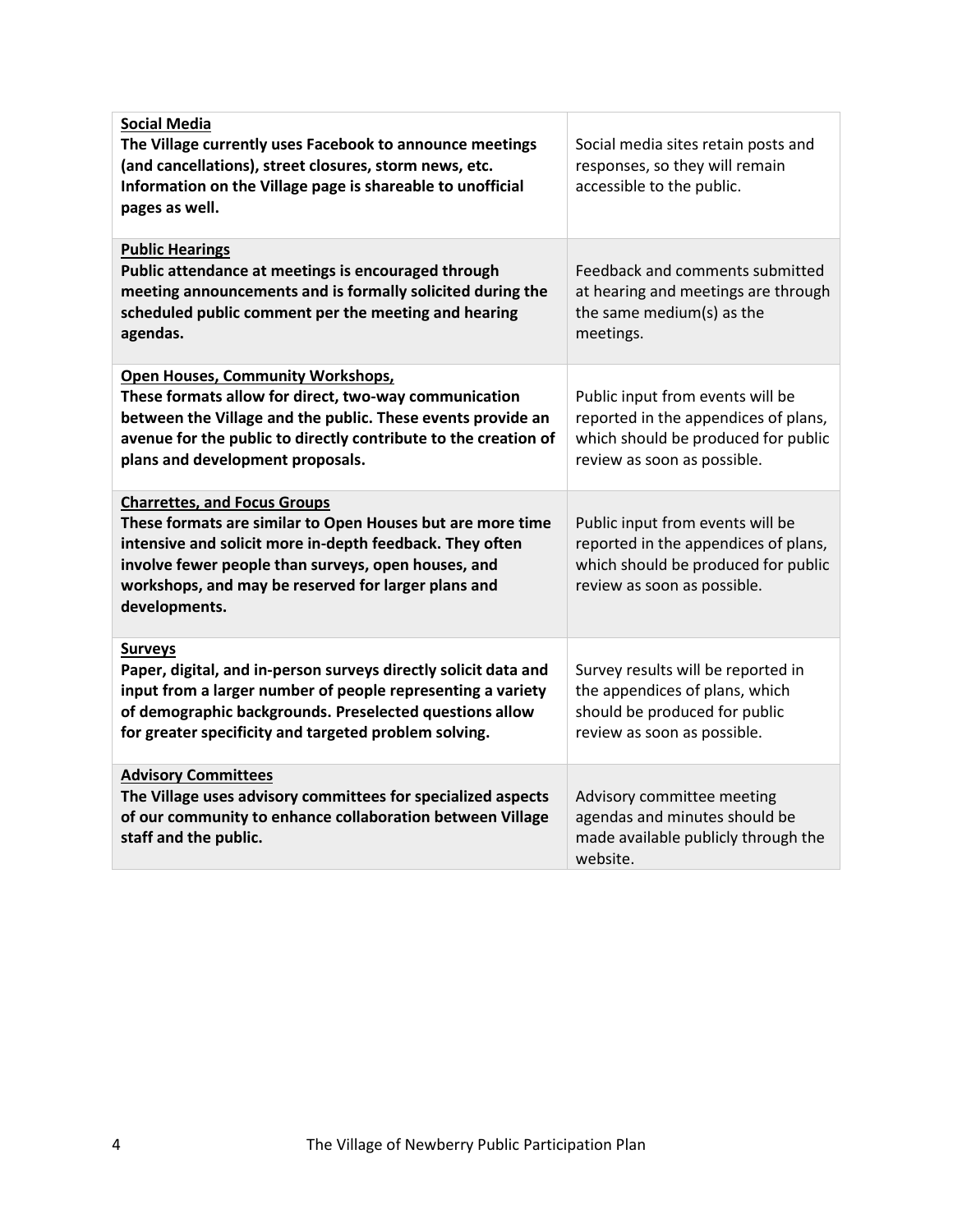### Strategies for Outreach

As stated previously throughout this document, the various outreach strategies have a multitude of different uses and applications. Some processes lend themselves better to certain strategies. The policy outlined below provides a guide of when certain outreach methods may be optimal based upon which type of process the City is undergoing.

### **MEETINGS:**

The public meetings of the Village Council and related boards and commissions shall take place in a barrier-free and centrally located building, such as Newberry Village office. Meetings may also be held in barrier-free neighborhood locations.

In addition to regular meetings, the Village Council and its various boards and commissions shall hold public hearings when called for in their local and State enabling legislation, or when otherwise prudent, to provide the opportunity for public comment on specific topics. Hearings will be advertised using more than one method. Notification methods may be adjusted according to the needs of the meeting, and can use any of the following methods:

- Press release
- Newspaper notice
- Radio announcements

### Village Council

The following methods are used to advertise the public meetings of the Village Council:

- Posted notice at Village Office
- Annual notice in the Newberry News
- Meeting dates posted on the Village website

Village Council meetings welcome public attendance. At the meeting there is time for a general public comment. The meetings are recorded, and minutes can be found on the Village website.

### Appointed Commissions and Committees

Other relevant boards and commissions that hold meetings open to the public include:

• Planning Commission

• Fire Advisory Committee

- Water & Light Board
- Finance • Fire/Police
- Management
- Negotiation/Union

• Dangerous Building & Inspection Team

Public hearings will be held according to the individual board and commission bylaws. Any public hearings will be noticed as required in advance of the meeting.

• Ordinance

• Paper posting in public place • Website, Facebook or other social

media post

- Planning
	- Committee
- DPW/WWTP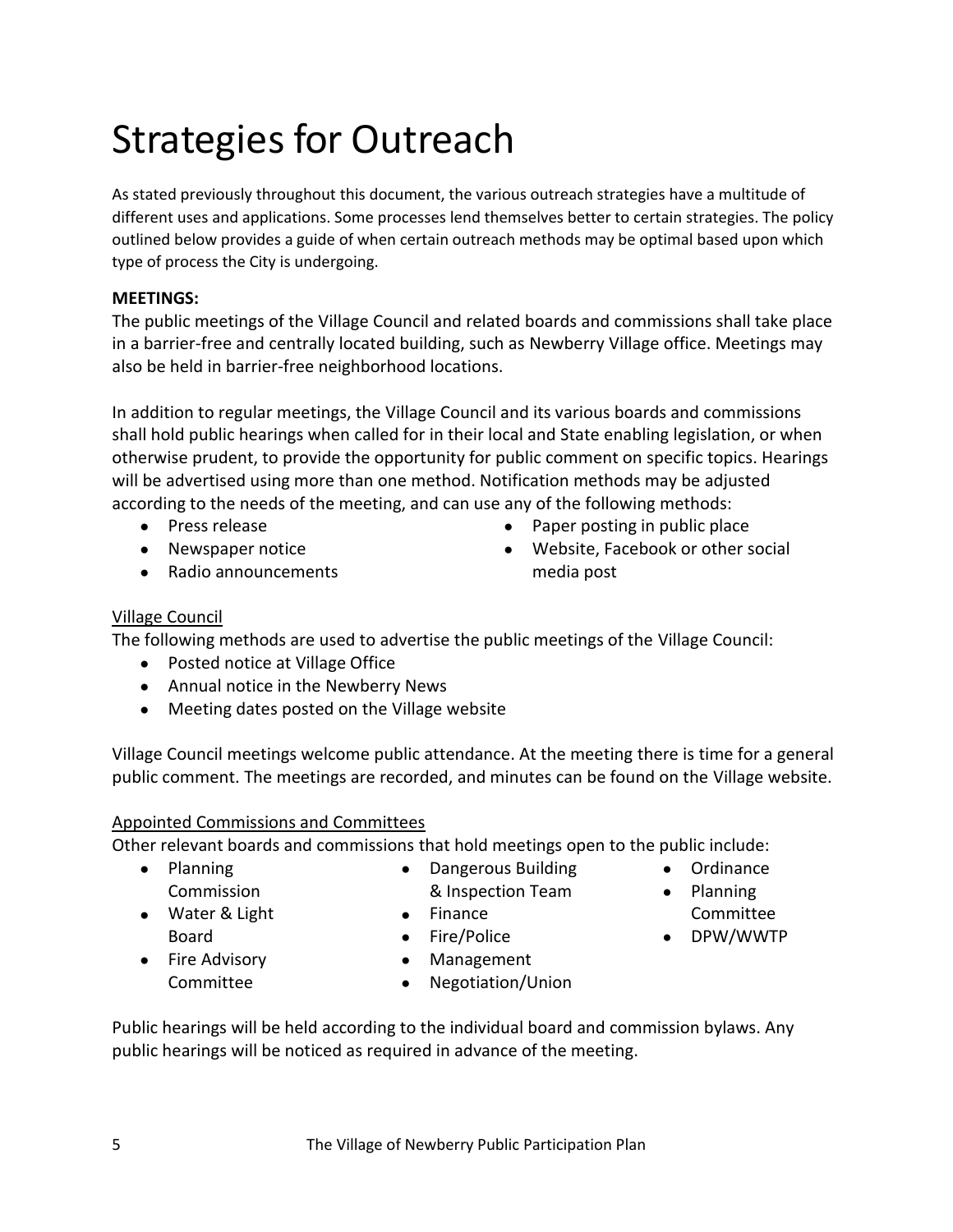All committee and commission meetings will produce at a minimum a synopsis or meeting minutes. Additional reporting will occur when necessary and appear in the Village Council agendas.

### **PLANS AND DOCUMENTS**

### Plan Adoption

The Village shall follow, at a minimum, the provisions of the State legislation for the adoption of planning documents; many of these provisions can be found in the legislation listed above. The Master Plan updates in particular should solicit public involvement as widely as possible. Additional guidance can be found in state and federal guidelines, for example, the Michigan Department of Natural Resources published guidelines for the development of Recreation Plans, including public outreach.

Public input should form the basis of plan development, and often should be preceded by public education efforts. Education and input can be achieved by the following methods:

- Media outreach
- Open houses
- Community
- Workshops
- Charrettes
- Surveys- paper and digital
- Focus Groups

All plans should be reviewed during a public comment period in advance of being approved by the Village Council or relevant commission, board or committee. Public comment periods can be advertised using the same or similar methods as public hearings.

### **ORDINANCE UPDATES**

The Village shall follow, at a minimum, the provisions of the State legislation regarding Ordinance updates. In addition to protecting public welfare, ordinances should reflect the vision outlined in the Master Plan. Updates, amendments and waivers should all take into account the Master Plan vision, as well as input from neighbors and related organizations.

### **MAJOR DEVELOPMENTS**

Effective and transparent communication may prevent undue controversy surrounding developments. Local and State regulations set the minimum requirements for reviewing proposed projects, planning and zoning applications, and permitting. In addition to required postings for public hearings in front of the Planning Commission or Village Council, proposed high-impact developments may also be presented to the public through open houses, mailings to neighbors and/or related organizations, and/or press releases.

### **VILLAGE BUDGET AND PUBLIC SERVICES**

The State of Michigan requires that municipalities post their financials online here: https://secure.munetrix.com/Michigan/Municipalities/11-EUP/Luce-County/Village/Newberry-Village. In addition to adhering to State law, Village audits can be downloaded on the Village website here: http://www.villageofnewberry.com/government/Financial.php. Notification of the meeting to approve the budget will be in the Newberry News and paper copies will be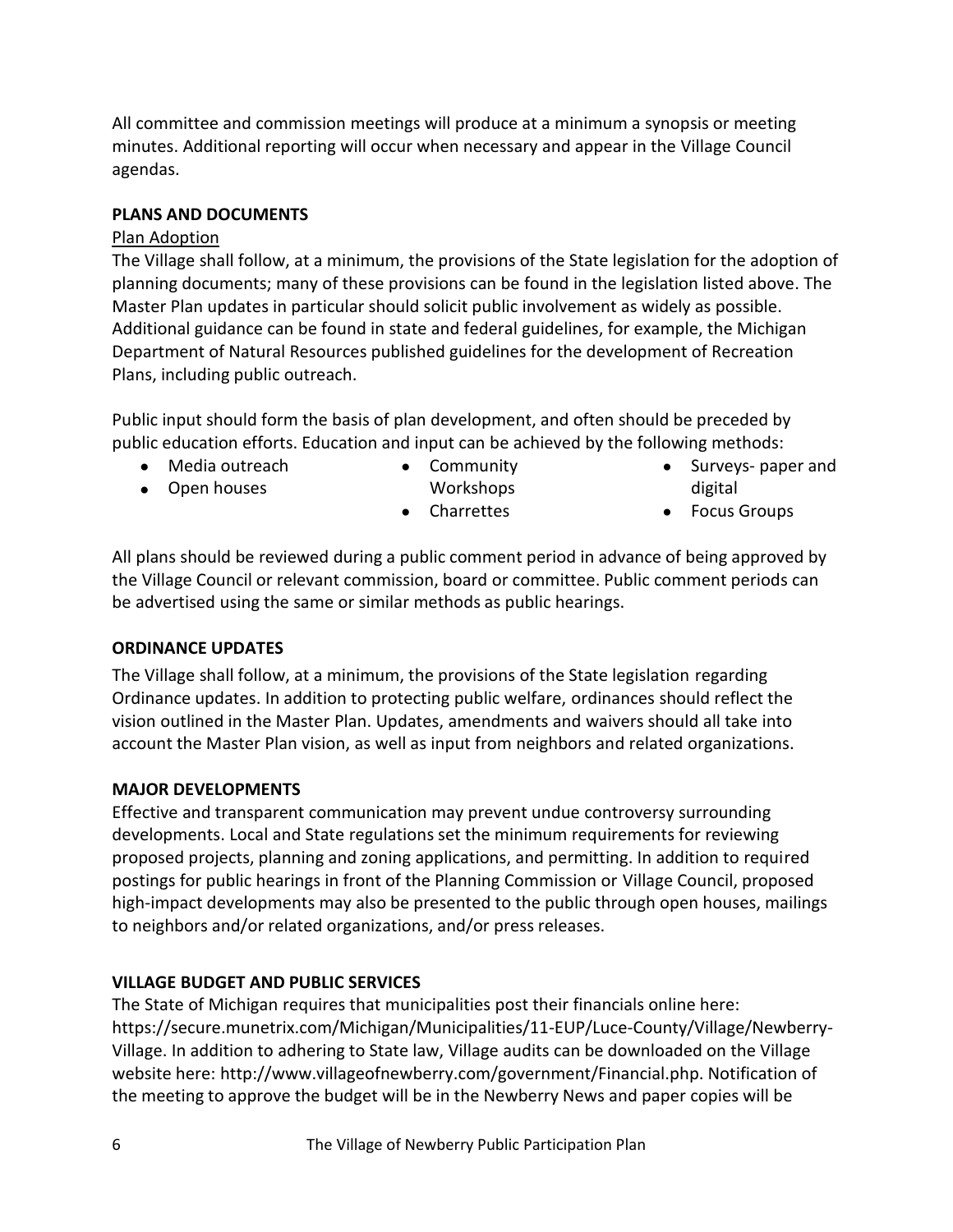available by request at the Village Offices. This reporting as well as other public services provided by the Village are advertised by:

- Traditional media postings
- Social media postings
- Utility bill announcements
- The Village Website

### **PUBLIC PARTICIPATION MATRIX**

To summarize the policy described in this document, Village staff can refer to the matrix below as a quick-reference for what strategies best suit the plans and projects they may be working on:

|                                      | Council and                | <b>Master Plan</b> | Recreation or            | Major        |
|--------------------------------------|----------------------------|--------------------|--------------------------|--------------|
|                                      | <b>Commission Meetings</b> | <b>Updates</b>     | <b>Other Small Plans</b> | Developments |
| Announcements<br>or public postings  | Recommended                | Recommended        | Recommended              | Recommended  |
| Pre-application<br><b>Meetings</b>   |                            |                    |                          | Recommended  |
| Surveys                              |                            | Recommended        | Recommended              |              |
| Open Houses or<br>Workshops          |                            | Recommended        | Recommended              | Potentially  |
| Charrettes or<br><b>Focus Groups</b> |                            | Potentially        |                          | Potentially  |
| <b>Public Hearing</b>                |                            | Recommended        | Recommended              | Recommended  |

### Evaluating the Effectiveness of the Plan

In addition to periodically reviewing this policy itself, the Village will ensure the strategies outlined above are effective support and implement the stated values by:

- Reviewing, publishing, and responding to survey responses
- Publicly displaying the results of these efforts, in plan appendices or at the Village office and/or website
- Recording how many bills with announcements are sent out
- Recording how many people attend meetings through sign-in sheets, which will then be preserved in the meeting minutes
- Distributing surveys to ascertain how meeting attendees heard about the meeting

Here is the survey, designed to be flexible and able to be used at all events: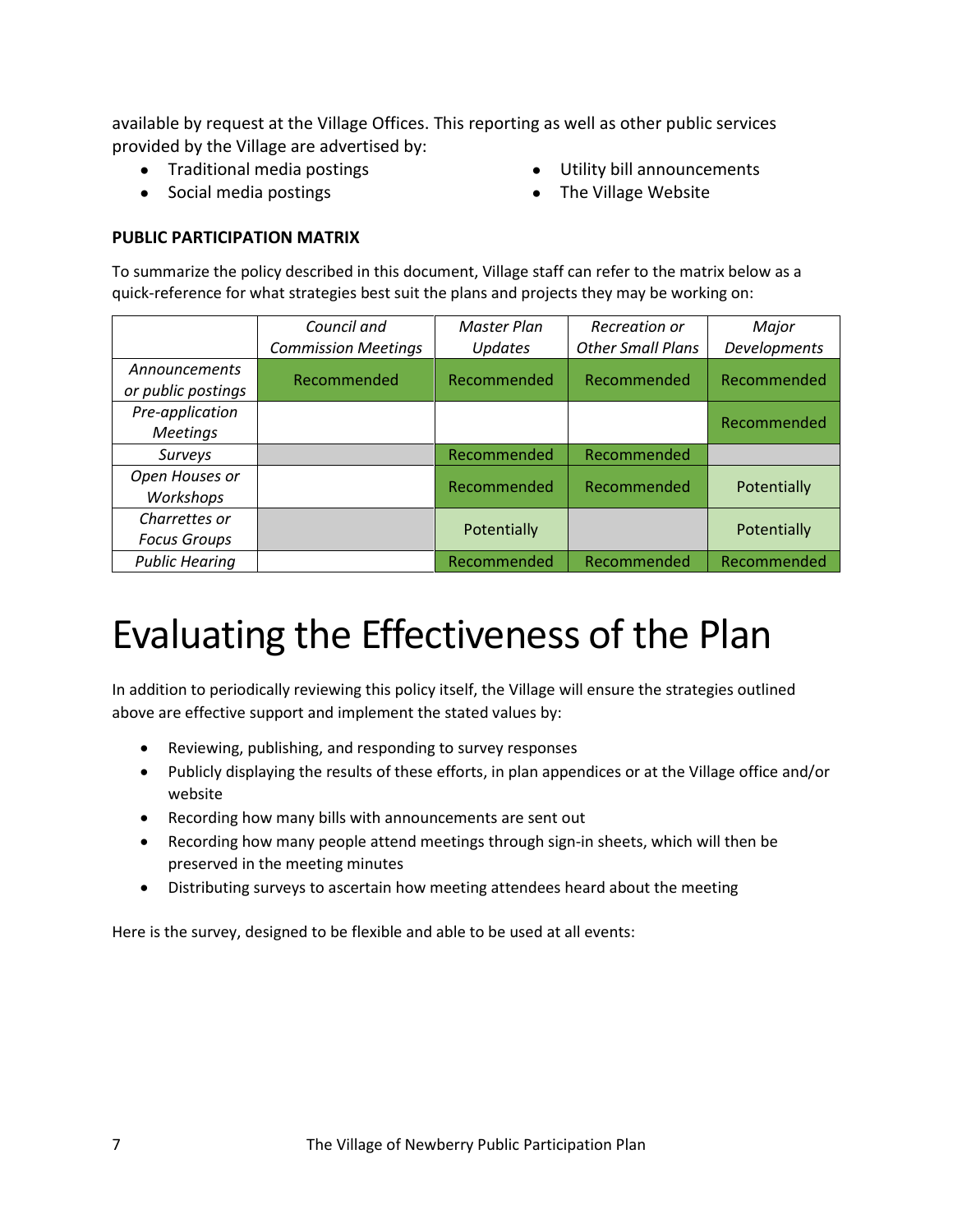| Community                                                             |        |  |
|-----------------------------------------------------------------------|--------|--|
| <b>Event Survey</b>                                                   |        |  |
| Date of Event:                                                        |        |  |
| Type of Event:                                                        |        |  |
| O Council Meeting                                                     |        |  |
| O Planning Commission Meeting                                         |        |  |
| O Water & Light Board Meeting                                         |        |  |
|                                                                       |        |  |
| How did you hear about this event?                                    |        |  |
| O Village Website                                                     |        |  |
| O Social Media                                                        |        |  |
| O Newberry News                                                       |        |  |
| O Utility Bill Announcement                                           |        |  |
| O Public Announcement                                                 |        |  |
| O Local Radio                                                         |        |  |
| O Other __________________________                                    |        |  |
| Was this event held at a convenient place and time?                   |        |  |
| $\bigcirc$ Yes                                                        | $O$ No |  |
| Are you glad you came to this event?                                  |        |  |
| $\bigcirc$ Yes                                                        | $O$ No |  |
| Would you improve this event in any way? If so, how?<br>$\bigcirc$ No |        |  |
|                                                                       |        |  |
|                                                                       |        |  |
|                                                                       |        |  |
|                                                                       |        |  |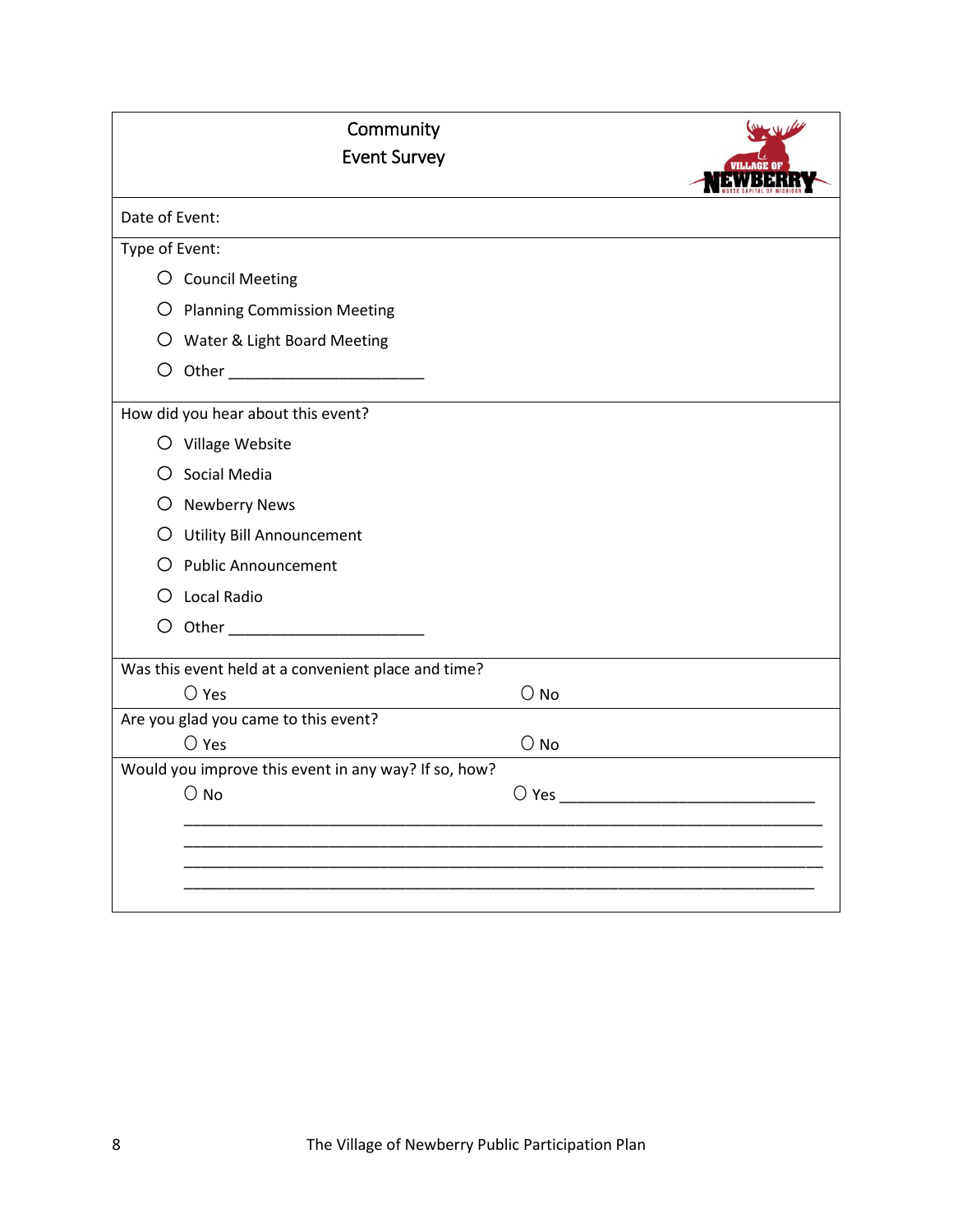# MEMORANDUM

To: Newberry Village Council

From: Village of Newberry Planning Commissioners

Re: Annual Master Plan Review Summary

Date: July 29, 2019

At the [DATE] Village of Newberry Planning Commission Meeting the Planning Commission assessed the major goals and recommendations of the Master Plan. In accordance with RRC Best Practices, the following is a summary of the annual review.

Within the Village of Newberry Master Plan ("Plan"), major goals and actions are outlined within the Action Plan. The Planning Commission assessed each goal to determine if an effort has been made to accomplish it and if it is still relevant in 2019. Each goal outlined in Action Plan of the Plan were categorized in one of four ways: Accomplished, Accomplished but Always a Continuous Effort, Need Additional Effort, or Not Relevant. The following is a list of how each goal was categorized by the Planning Commission (Planning Commission assessment is in bold).

Goal: Seek intergovernmental collaboration and transparency to support community development.

- Start a community investment fund to match funds for grants and establish public/private partnerships.
- Develop a coordinated web presence between the Chamber, Economic Development Corporation, agencies, and businesses.
- Coordinate with Pure Michigan and others to develop a tourism plan for Newberry and the surrounding area.
- Explore the establishment of Newberry as a city.
- Map the water and sewer service areas outside of the Village boundary.

Goal: Support a citizen planning commission that will lead the Village with innovative land use policies.

- Adopt a zoning ordinance based on the master plan.
- Institutionalize a regular five-year review of the master plan and annual planning commission reports.

Create a vibrant, mixed-use downtown that serves as a focal point of community, recreational, and economic activity.

- Adopt zoning standards that support and facilitate mixed-use development.
- Create a sense of place through public amenities and streetscape investments in the downtown district.
- Explore creation of a Downtown Development Authority and tax increment financing.
- Conduct a survey to designate Newberry as low-mod income to qualify for economic development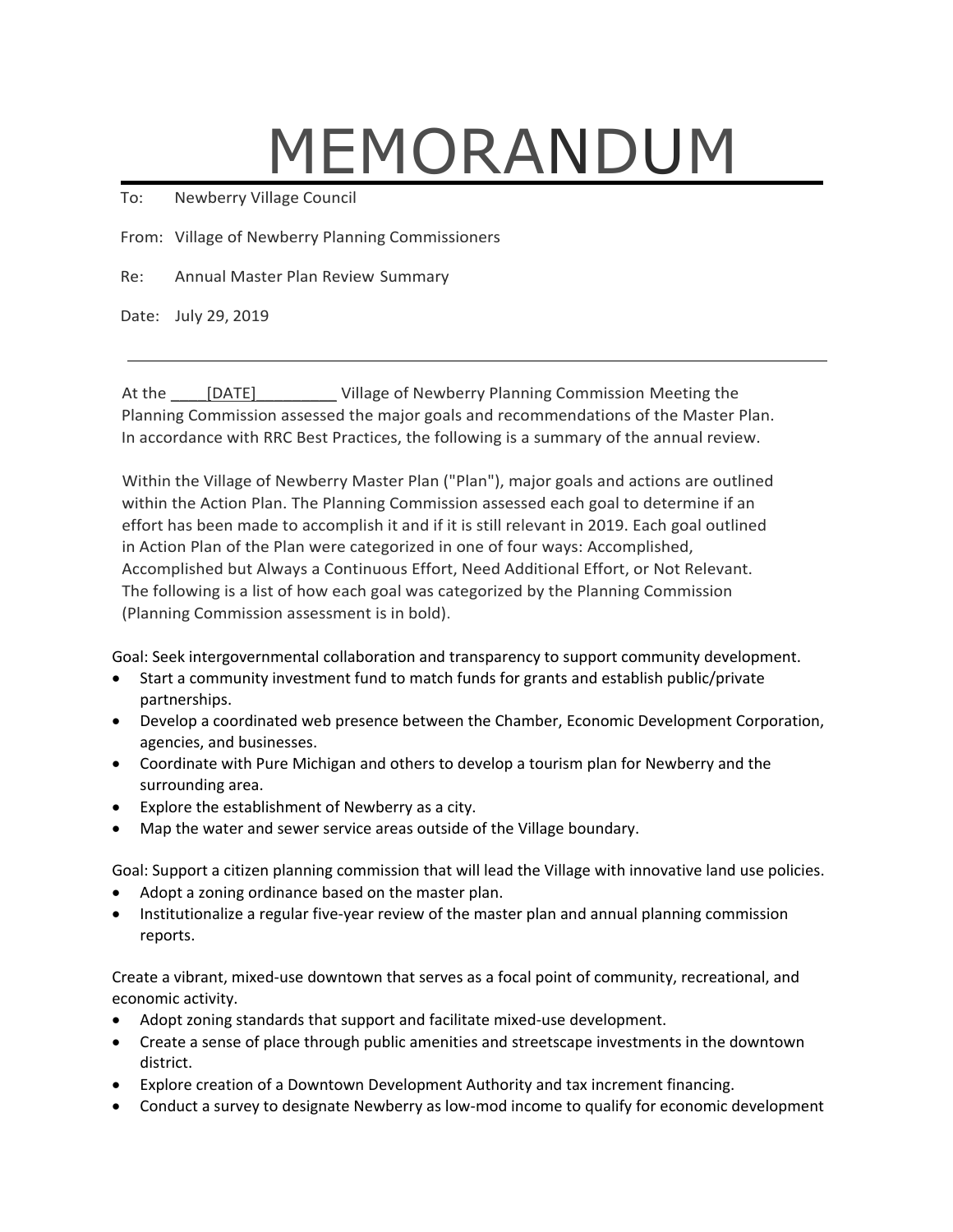grants.

• Develop a public plaza, pocket park, or focal point in downtown.

Attract a diversity of new businesses to Newberry.

- Explore the use of tax breaks to incentivize new businesses to locate.
- Conduct a detailed market study and explore business recruitment strategies.
- Publish information on available development and redevelopment properties for businesses looking to locate or grow, using MEDC's Redevelopment Ready Communities guidelines.

Support existing businesses to help them grow and react to changing conditions.

- Develop an advertising campaign that Newberry is Open for Business!
- Use position as a municipal power provider to encourage start-ups, relocations, and expansions.
- Explore economic gardening and incubator efforts to support small business development and entrepreneurs.
- Partner with educational institutions and others to provide and promote expanded vocational training opportunities.

Establish Newberry as a recreational hub for the Eastern Upper Peninsula.

- Update the Five-Year Recreation Master Plan for the Village.
- Map trails and other recreation assets to increase their use and draw tourists to the area.
- Complete the TORC to provide an indoor recreation center for year- round activity.
- Continue to grow and expand the role of the Newberry Area Tourism Association.

Expand tourism business (ecotourism) opportunities.

- Promote shoulder season (fall and spring) activities like bird watching, mountain biking, etc.
- Improve access to the river by the logging museum and by the Dollarville Dam for fishing.

Develop a connected and accessible network of transportation options in Newberry.

- Complete the sidewalk network, beginning with the downtown core.
- Improve snowmobile access from trails to Village amenities.
- Look for funding opportunities and collaborate with MDOT to improve crossings along Newberry Avenue.

Preserve and enhance Newberry's neighborhoods.

- Explore opportunities to modernize and expand elder housing.
- Look for opportunities to develop and expand neighborhood gathering spaces.

Reduce neighborhood blight.

- Investigate funding sources to remove and/or rehabilitate dangerous buildings.
- Pursue funding to assist homeowners with maintenance and improvements.

### Examples:

- Coordination Objectives **Need Additional Effort**
- Public Involvement Objectives **Accomplished**
- Policy & Regulation Objectives **Accomplished, but Always a Continuous Effort**